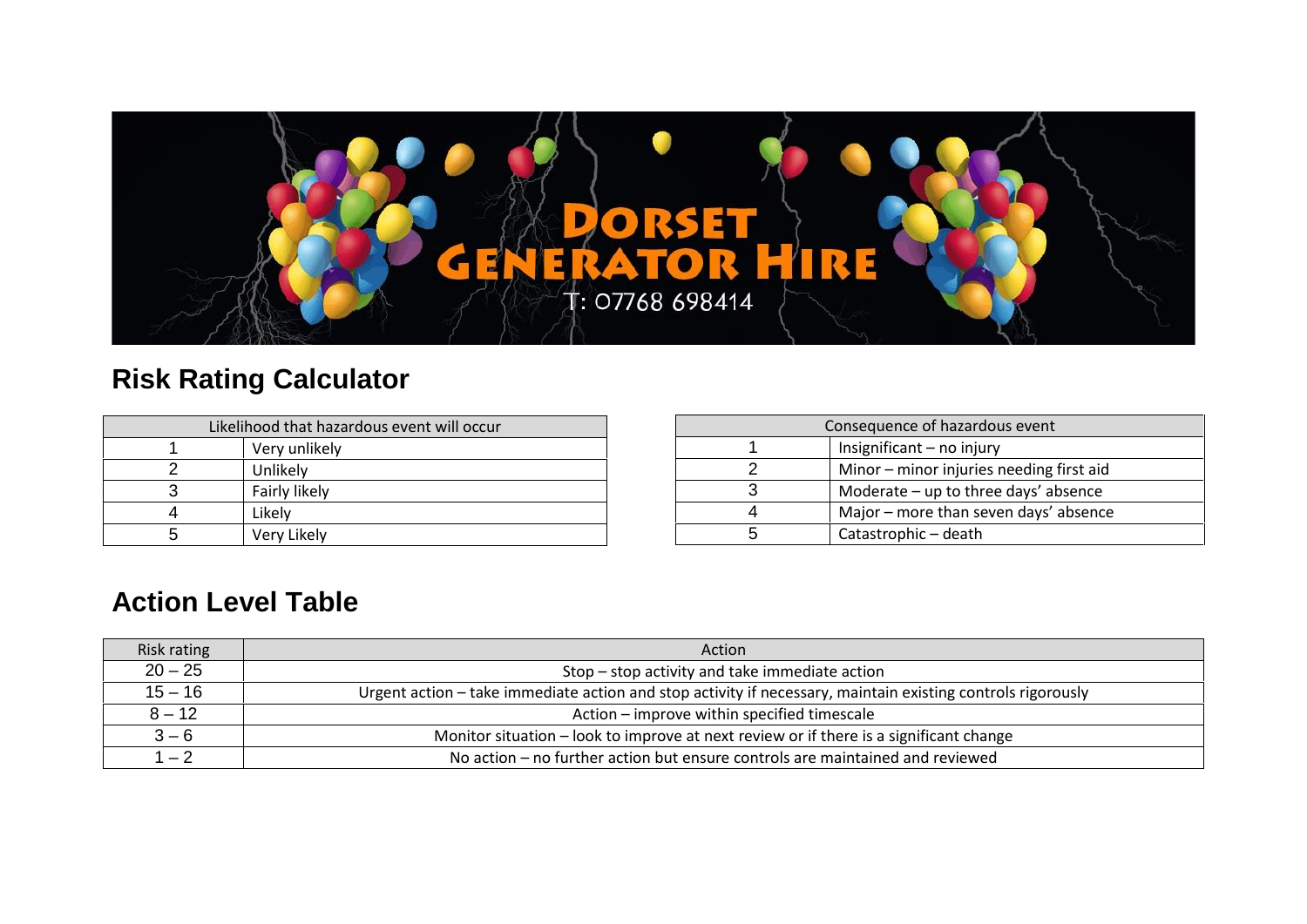## **DORSET GENERATOR HIRE GENERAL RISK ASSESSMENT - DATE 20/04/17 REVIEW DATE 20/04/18** REVIEW DATE 20/04/18

| Description of hazard<br>and hazardous event                |                                                                                      | What risk controls<br>Who might be<br>harmed?<br>are currently in<br>place?    |                                                                                                        | Current<br>risk<br>rating* |             |              | Any further controls<br>required and by whom                                                            | Date for further<br>controls to be<br>completed             | Residual<br>risk<br>rating* |              |              |
|-------------------------------------------------------------|--------------------------------------------------------------------------------------|--------------------------------------------------------------------------------|--------------------------------------------------------------------------------------------------------|----------------------------|-------------|--------------|---------------------------------------------------------------------------------------------------------|-------------------------------------------------------------|-----------------------------|--------------|--------------|
|                                                             |                                                                                      |                                                                                |                                                                                                        |                            | $\mathsf C$ | $\mathsf{R}$ |                                                                                                         |                                                             |                             | $\mathsf{C}$ | $\mathsf{R}$ |
| Generators<br>and<br>electrical<br>equipment,<br>cables and | Injury or death<br>caused by electric<br>shock or burns<br>from fire or<br>explosion | All persons at<br>event using electrical<br>equipment or<br>generator.         | All electrical<br>appliances used at event<br>must be PAT tested.<br>All electrical                    |                            | 5           | $\sqrt{5}$   | Qualified person to set up<br>and maintain and refuel the<br>generator.<br>Hirer to ensure generator is | Day of setting up<br>and during event.<br>During setting up | $\mathbf 1$                 | 5            | 5            |
| leads                                                       |                                                                                      | All persons in close<br>proximity to<br>generator and/or                       | equipment to be used in<br>accordance with the<br>"Electricity at Work                                 |                            |             |              | to be located at least 3m from<br>any sources of fuel.                                                  | and for duration of<br>event.                               |                             |              |              |
|                                                             |                                                                                      | electrical cables and<br>equipment.                                            | Regulations 1989"<br>All mains powered                                                                 |                            |             |              | Strictly no fuel to be stored in<br>close proximity to generator.                                       | During event                                                |                             |              |              |
|                                                             |                                                                                      | Any person coming<br>into contact with<br>generators, electrical<br>cables and | electrical equipment to<br>be visually inspected for<br>damage prior to use by<br>competent person H&S |                            |             |              | Appropriate fire extinguisher<br>to be available in close<br>proximity to generator.                    | During event                                                |                             |              |              |
|                                                             |                                                                                      | equipment.                                                                     | coordinator at event<br>Points of Isolation to                                                         |                            |             |              | Hirer must provide a fenced<br>barrier compound to protect<br>public access to generator.               | During event                                                |                             |              |              |
|                                                             |                                                                                      |                                                                                | be clearly identified and<br>unobstructed.                                                             |                            |             |              | Hirer to keep generator<br>cabinet locked with key                                                      | During event                                                |                             |              |              |
|                                                             |                                                                                      |                                                                                | Electricity supplies to<br>be fitted with RCD<br>protection.                                           |                            |             |              | provided.<br>Care must be taken not to                                                                  | During event                                                |                             |              |              |
|                                                             |                                                                                      |                                                                                | Do not store near any<br>fuel burning appliance or                                                     |                            |             |              | overload generator. (Hirer)                                                                             |                                                             |                             |              |              |
|                                                             |                                                                                      |                                                                                | open fire.                                                                                             |                            |             |              | Public Liability Insurance<br>certificate provided. (DGH)                                               | Prior to event                                              |                             |              |              |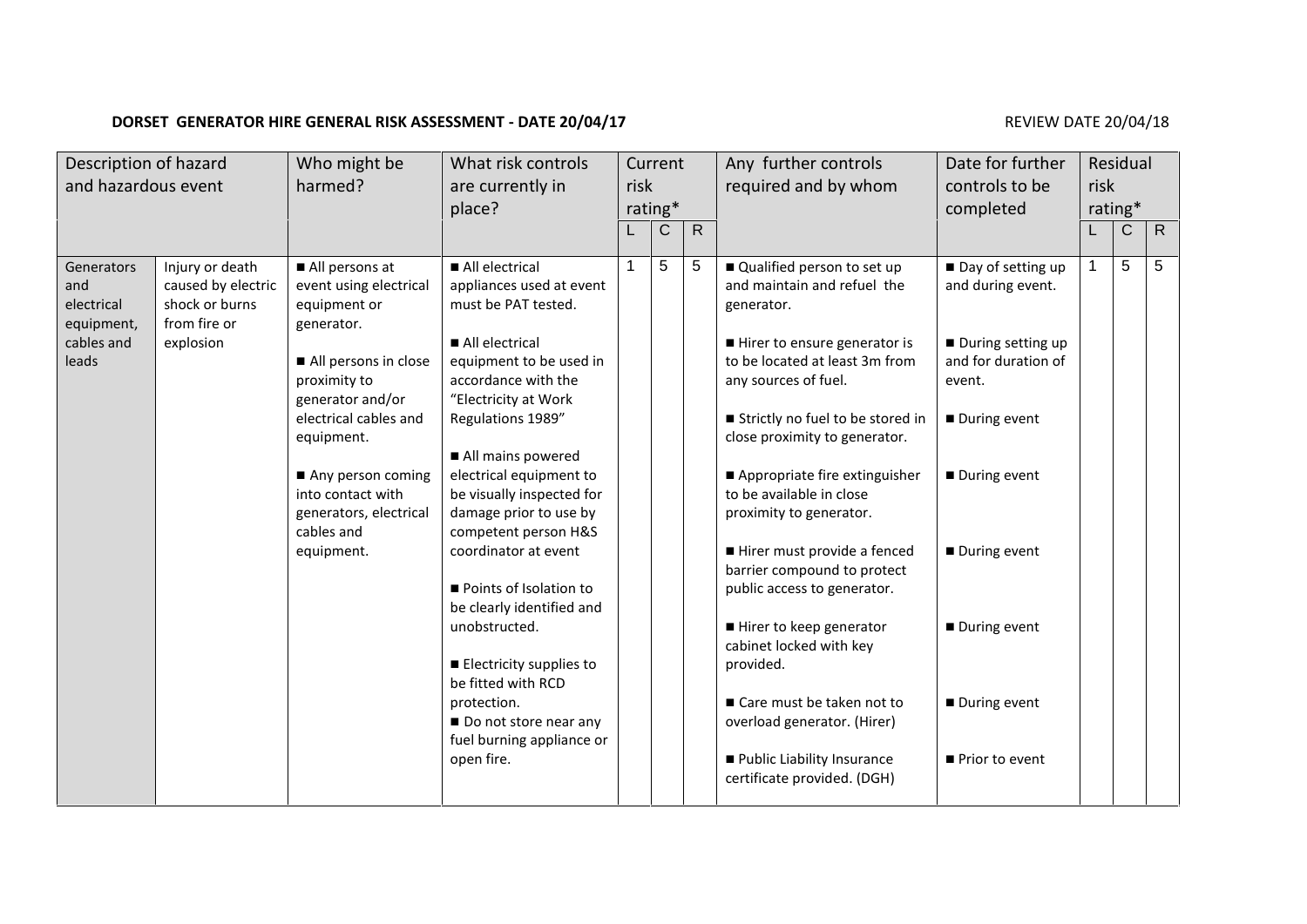| Description of hazard<br>and hazardous event |                                                                                                                                                    | Who might be<br>harmed?                                                                                                                                                                                               | What risk controls<br>are currently in<br>place?                                                                                                                                                                                                                      | Current<br>risk<br>rating* |              |              | Any further controls<br>required and by whom.                                                                                                                                                                                                                                                                                                                                  | Date for further<br>controls to be<br>completed                                                                                                       | Residual<br>risk<br>rating* |                |                |  |
|----------------------------------------------|----------------------------------------------------------------------------------------------------------------------------------------------------|-----------------------------------------------------------------------------------------------------------------------------------------------------------------------------------------------------------------------|-----------------------------------------------------------------------------------------------------------------------------------------------------------------------------------------------------------------------------------------------------------------------|----------------------------|--------------|--------------|--------------------------------------------------------------------------------------------------------------------------------------------------------------------------------------------------------------------------------------------------------------------------------------------------------------------------------------------------------------------------------|-------------------------------------------------------------------------------------------------------------------------------------------------------|-----------------------------|----------------|----------------|--|
|                                              |                                                                                                                                                    |                                                                                                                                                                                                                       |                                                                                                                                                                                                                                                                       |                            | $\mathsf{C}$ | $\mathsf{R}$ |                                                                                                                                                                                                                                                                                                                                                                                |                                                                                                                                                       |                             | $\mathsf{C}$   | $\mathsf{R}$   |  |
| Generators                                   | Use of<br>Generator<br>causing carbon<br>monoxide<br>poisoning from<br>exhaust fumes in<br>confined space.                                         | All persons at<br>event using or in<br>close proximity to<br>electrical equipment,<br>cables and leads<br>including                                                                                                   | Use only in an open<br>area.<br>Do not store near any<br>fuel burning appliance or<br>open fire.<br>Hirer must plan for a<br>fenced barrier<br>compound to protect<br>public access to<br>generator area.                                                             | $\mathbf 1$                | 5            | $\sqrt{5}$   | Generator to be installed in a<br>suitable outdoor position by<br>competent person.<br>Only persons permitted to<br>use the generator should do so.<br>Generator to be sited in a<br>safe position and accessible to<br>emergency service vehicles in<br>the event of an emergency.                                                                                            | Date of setting<br>up and duration of<br>event.<br>Date of setting<br>up and duration of<br>event.<br>Date of setting<br>up and duration of<br>event. | $\mathbf 1$                 | $\overline{4}$ | $\overline{4}$ |  |
| Electrical<br>safety                         | Electric shock<br>arising from<br>misuse of<br>generator or<br>faulty electrical<br>equipment or<br>misuse of leads<br>causing injury or<br>death. | Public or anyone<br>on site or at event in<br>close proximity to<br>generator or who<br>does not have<br>authority or training<br>to touch generator.<br>Any person using<br>faulty electrical<br>equipment at event. | Only a heavy duty<br>extension lead rated in<br>watts or amps at least<br>equal to the sum of the<br>connected appliance<br>loads.<br>All leads and cables<br>must be free of cuts and<br>tears and plug must have<br>3 prongs including an<br>earth (grounding) pin. | $\overline{2}$             | 5            | 10           | Generator and cables to be<br>installed by competent<br>person(s) only.<br>Person installing generator<br>and electrical cables and other<br>associated equipment to check<br>cables for damage or wear.<br>Hirer to have appropriate first<br>aid arrangements in place.<br>Hirer to request PAT<br>certification from vendors using<br>electrical equipment at the<br>event. | Day of setting up<br>event.<br>Day of setting up<br>and duration of<br>event.<br>Setting up and<br>duration of event.<br>Prior to event.              | $\mathbf{1}$                | 5              | 5              |  |